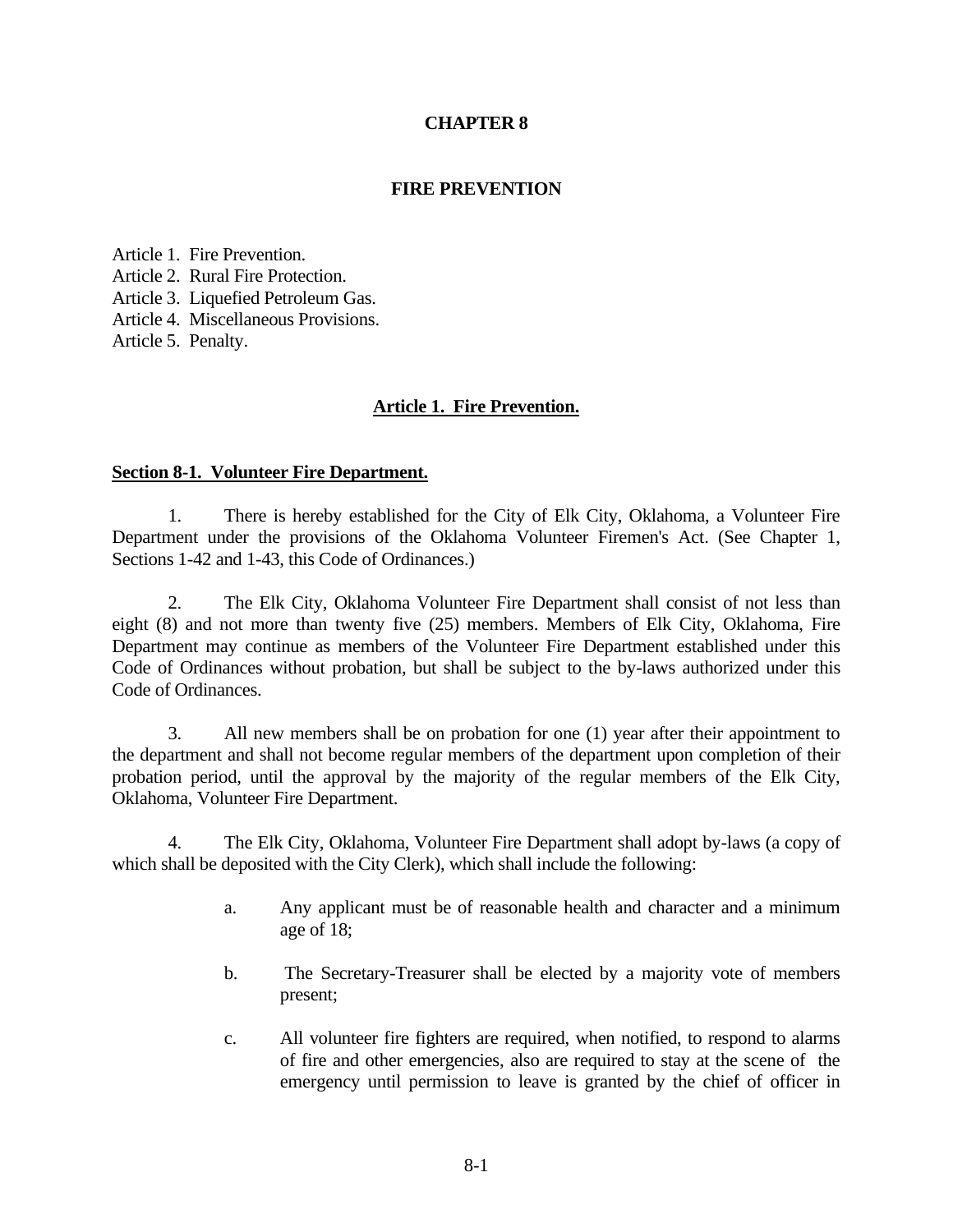charge. Those who are at the station shall remain until they are granted permission to leave by the officer in charge;

- d. All volunteer fire fighters are required to be present at all regular meetings, call meetings and school presented for the benefit of the fire fighters;
- e. There shall be two (2) regular business meetings and drills each month, to be held on the 1st and 3rd Mondays;
- f. Any volunteer fire fighter missing 25% of the meetings, drills or schools in one year will be dropped from the Department rolls;
- g. Volunteer fire fighters leaving City for an extended period of time will be required to notify the Fire Chief or officer in charge;
- h. Any volunteer fire fighter refusing to attend training classes provided for him will be dropped; and
- i. Any volunteer of the Fire Department shall be dropped from the rolls for any of the following offenses: (1) conduct unbecoming a fire fighter; (2) any act of insubordination; (3) neglect of duty; (4) violation of rules and regulations governing the fire department; or (5) conviction of a felony.
- j. All members will assist in rolling hose and performing whatever duties are necessary to get the fire apparatus back in service as soon as possible.
- k. Any new volunteer member of the Fire Department must be examined by a physician selected by the Fire Department, and must be recommended and certified physically fit for duty by that physician.

5. Copies of this Code of Ordinances and any amendments thereto relating to the Volunteer Fire Department of the City of Elk City, Oklahoma, shall be submitted to the State Insurance Commission.

# **Section 8-2. Fire Prevention Code: Enforcement; Variances.**

1. The Fire Prevention Code adopted by the City Commission shall be enforced by the Elk City, Oklahoma Fire Department under the supervision of the Fire Chief; members of said department may be detailed as inspectors by the Fire Chief, if he deems it necessary. (See also Chapter 4, this Code of Ordinances.)

2. The Chief of the Elk City, Oklahoma Volunteer Fire Department, with the approval of the City Commission shall have the power to grant a variance to any of the provisions of the Fire Prevention Code, upon application in writing by the owner or lessee (or his duly authorized agent),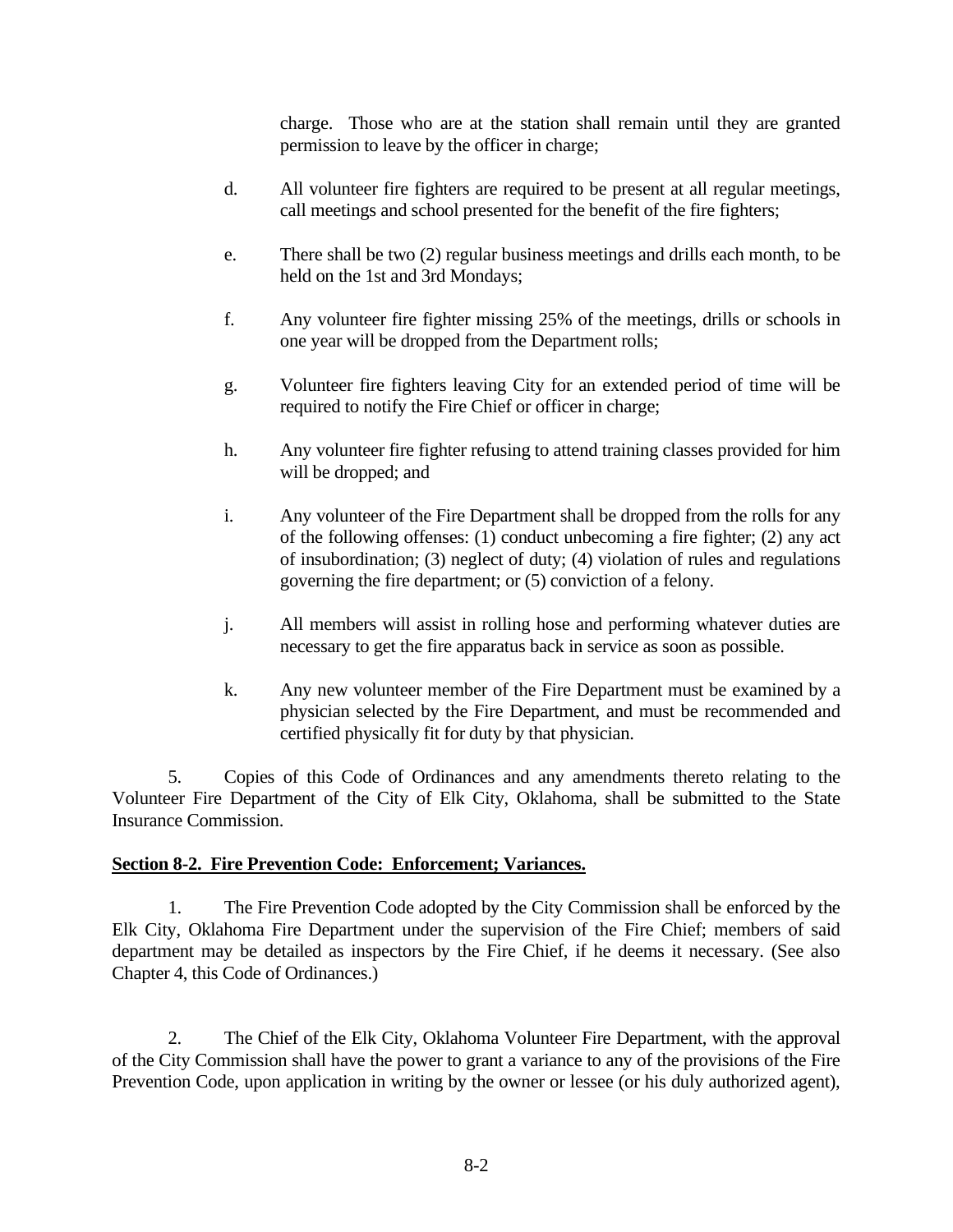when there are practical difficulties in carrying out the strict letter of said Code; provided that the spirit of the Code shall be observed, public safety secured and substantial justice done. The particulars of such modification, when granted or allowed, and the decision of the Fire Chief thereon, shall be entered upon the records of the department and a signed copy shall be furnished the applicant.

### **Sections 8-3 through 8-9. (Reserved for future use.)**

# **Article 2. Fire Protection Fees**

### **Section 8-10. Fire Calls.**

1. Any person, firm or corporation for whom the Elk City, Oklahoma Fire Department answers a call to property or premises located outside the corporate limits of the City of Elk City, Oklahoma, shall pay the fee of two hundred and fifty dollars (\$250.00) per truck, per hour. A fee of five hundred dollars (\$500.00) per truck, per hour shall be charged for any fire involving hazardous materials, (which are materials requiring placards per state and federal law), plus the cost of foam used.

2. There shall be no charge for fire calls made to premises or property within the corporate limits of the City of Elk City, Oklahoma, unless a fire involves hazardous materials (which are materials requiring placards per state and federal law), in which case a fee of five hundred dollars (\$500.00*)* per truck, per hour, plus the cost of foam used, shall be charged.

3. All monies collected shall be placed in the General Fund of the City of Elk City, Oklahoma.

# **Sections 8-11 through 8-19. (Reserved for future use.)**

# **Article 3. Liquefied Petroleum Gas**

#### **Section 8-20. Definition.**

The term "liquefied petroleum gas", as used in this article, shall mean and include any material which is composed predominately of any of the following hydrocarbons or mixtures thereof: propane, propylene, butanes (normal butane or iso- butane), and butylenes, regardless of by what names any such substances may be hereafter known.

#### **Section 8-21. Application.**

(a) The term "liquefied petroleum gas equipment", as herein referred to, shall be construed to embrace all devices, piping and equipment pertinent to the use of liquefied petroleum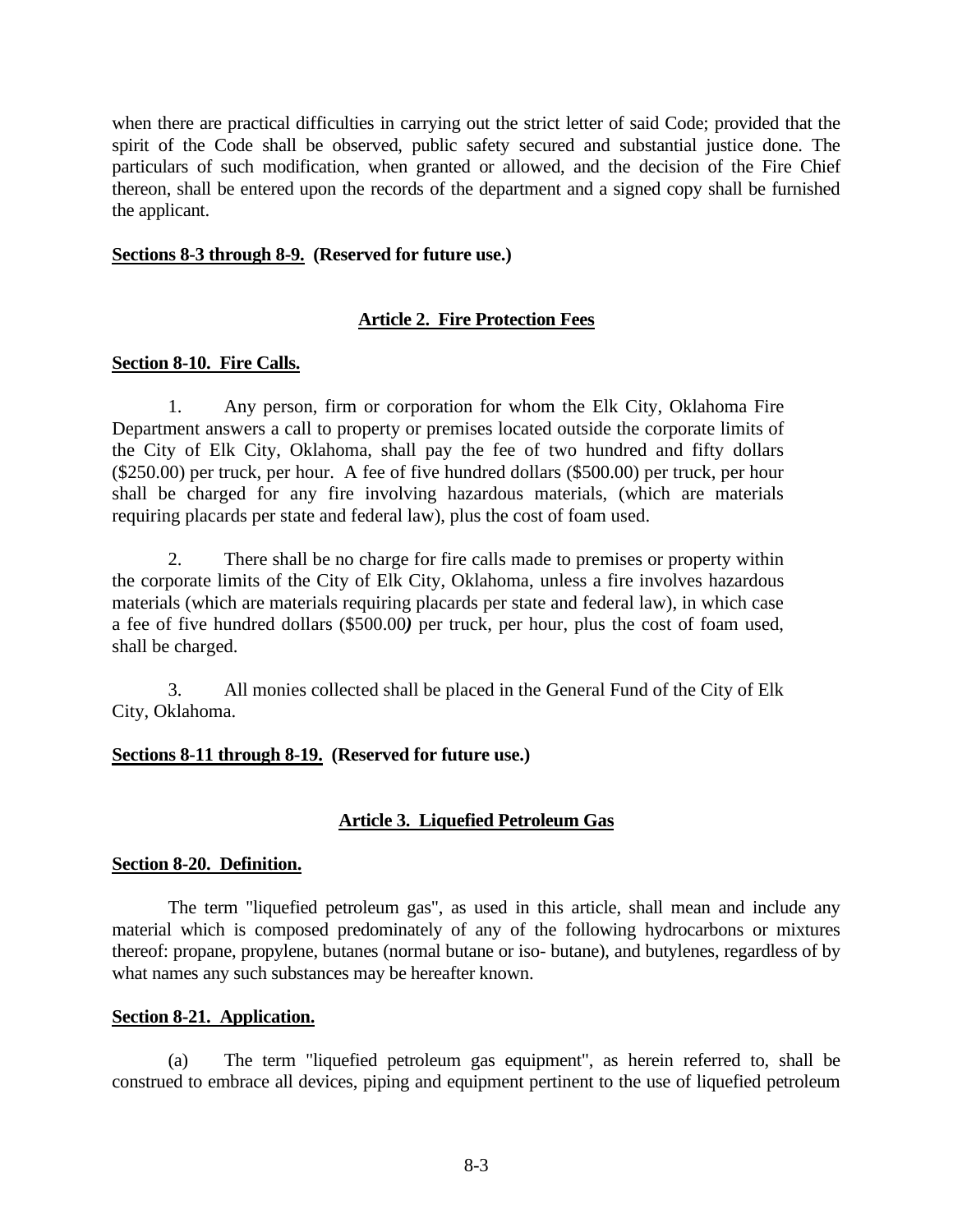gas, except gas-burning appliances.

(b) The term "appliances", as herein referred to, shall be construed to embrace all gas-burning appliances intended for use with liquefied petroleum gas.

# **Section 8-22. Installation: Notice; Approval.**

1. No temporary system for the use or dispensation of liquefied petroleum gases shall be installed within the City of Elk City, Oklahoma, until written notice thereof is given to the fire marshal of the City, and the plans and specifications for such system have been submitted to such fire marshal and approved by him. Every such system shall be limited to two (2) containers not to exceed a combined 50 gallons. Every such system installed or used in the City shall have been tested and listed either by the Underwriters Laboratories, Inc., or by a nationally recognized testing laboratory, and shall be approved by the State Liquefied Petroleum Gas Administrator of Oklahoma. Every such system shall meet the regulations set forth in NFPA 58, Liquefied Petroleum Gas Code, current edition.

2. Trailer mounted containers shall be permitted within the boundary limits of the city for the purpose for supplying fuel for area heating of buildings under construction, and for the purpose of roofing application. Trailer mounted containers shall be limited to three hundred (300) gallons water capacity. Trailer mounted containers shall be located a minimum of twenty five feet (25') from all structures while in use. Trailer mounted containers shall be attended at all times during operating. All trailer mounted containers shall have the valves closed in the off position when unattended, and all valves shall be locked to prevent tampering.

# **Section 8-23. Records of Installation.**

Every person, firm or corporation installing liquefied petroleum gas equipment, other than gas burning appliances and replacing of portable cylinders, shall keep a record of each installation showing the name and address of the customer at whose place the liquefied petroleum gas equipment has been installed and the date of installation. Such records shall be disclosed to the fire marshal of the City at any time upon his request during regular business hours; provided, however, that the fire marshal shall, at any time he deems it necessary as a precautionary measure, inspect such records. The fire marshal may, at any reasonable time, inspect the installation of liquefied petroleum gas equipment.

# **Section 8-24. Standards for Use and installation of Liquefied Petroleum Gas Equipment.**

The use and installation of liquefied petroleum gas equipment shall be in conformity with the provisions of this article, with the statutes of the State of Oklahoma, and with any orders, rules or regulations issued by authority thereof, and with generally recognized standards for safety to persons and property. Where no specific standards are prescribed by this article or by statutes of Oklahoma, or by any orders, rules or regulations issued by authority thereof, conformity with the standards of the National Insurance Association for the design, installation and construction of containers and pertinent equipment for the storage and handling of liquefied gases, as amended, as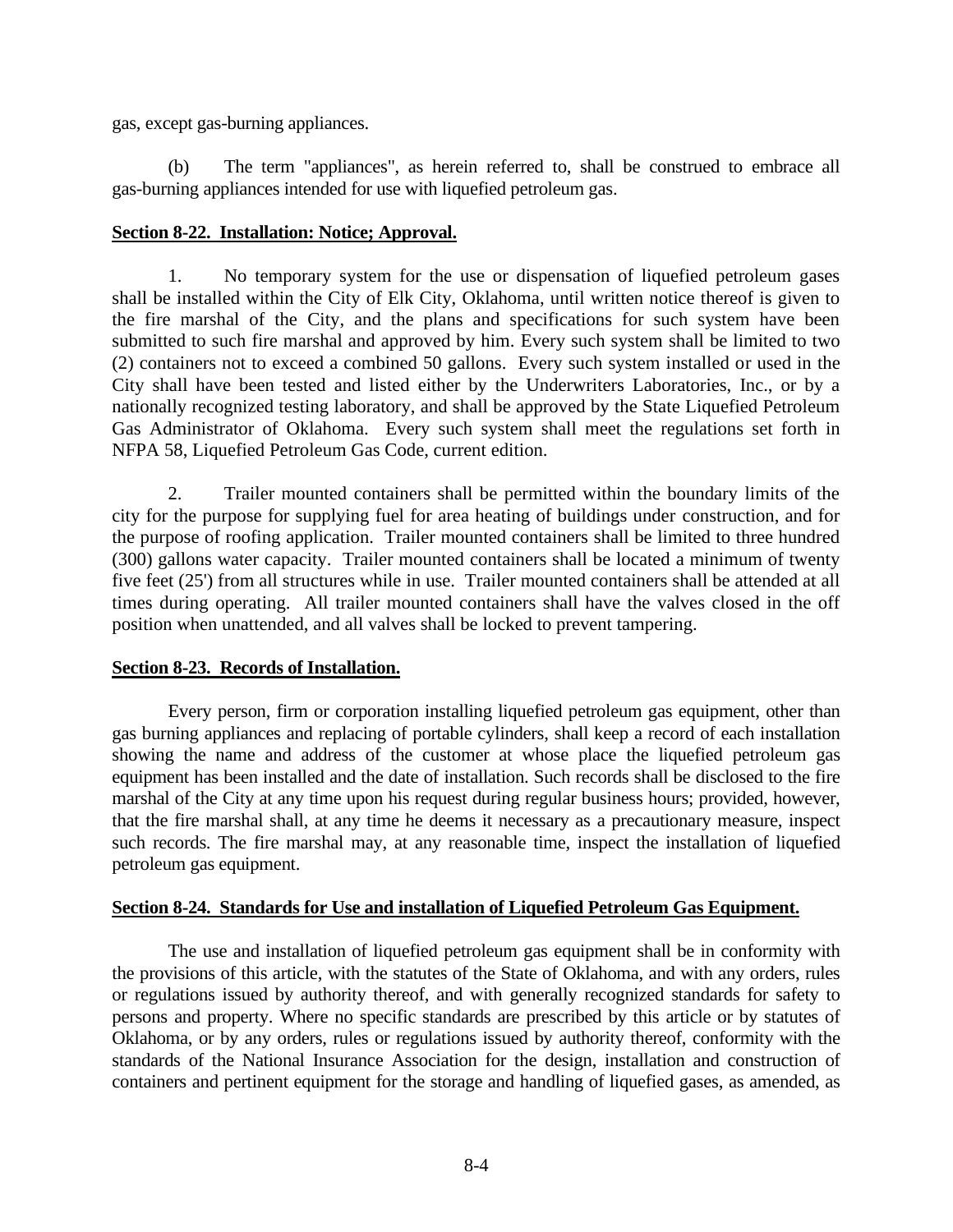recommended by the National Fire Protection Association, shall be prima facia evidence of conformity with generally recognized standards for safety to persons and property.

#### **Section 8-25. Permit Required.**

Before any person, firm or corporation shall install any equipment in the City for the storage, dispensation nor handling of liquefied petroleum gases, such person, firm or corporation shall first obtain a permit therefore and pay a onetime permit fee of One Hundred (\$100.00). In granting or refusing such permit, the City shall consult with the fire marshal, who shall take into consideration the proposed location of such equipment and the probable hazards involved by reason of the proposed location thereof.

### **Section 8-26. Permit Required to have Vehicle Repaired.**

Before the owner or operator of any vehicle on which is mounted a tank used in the transportation of any liquified petroleum gas shall deliver such vehicle or cause the same to be delivered, to any garage or other establishment for repair, he shall first submit the liquified petroleum gas tank for inspection by the fire marshal of the City, who shall require that such tank be virtually depleted of its contents, and the pressure therein reduced to the satisfaction of the fire marshal, and upon compliance with such orders of the fire marshal, the City shall issue a permit to the owner or operator of such vehicle authorizing the delivery of such vehicle to a garage or other institution for repair.

# **Section 8-27. Permit to be Exhibited.**

No person, firm or corporation engaged in the repair of vehicles shall receive into his or its place of business any vehicle in which a liquified petroleum gas transport tank is mounted unless the owner or operator of such vehicle shall then and there exhibit the permit referred to in Section 8-25.

#### **Section 8-28. When Vehicle may not be kept in Shop.**

During the hours when any repair shop or garage having possession of any vehicle on which a liquified petroleum gas transport tank is mounted is not open for business, no such vehicle shall be kept within the garage or repair shop building.

#### **Section 8-29. Parking Prohibited; Exception.**

No person shall park, or cause to be parked, any liquified petroleum gas transport truck or vehicle on any public street or alley, or on any public or private property or driveway, within the corporate limits of the City of Elk City, Oklahoma, whether or not any such transport truck or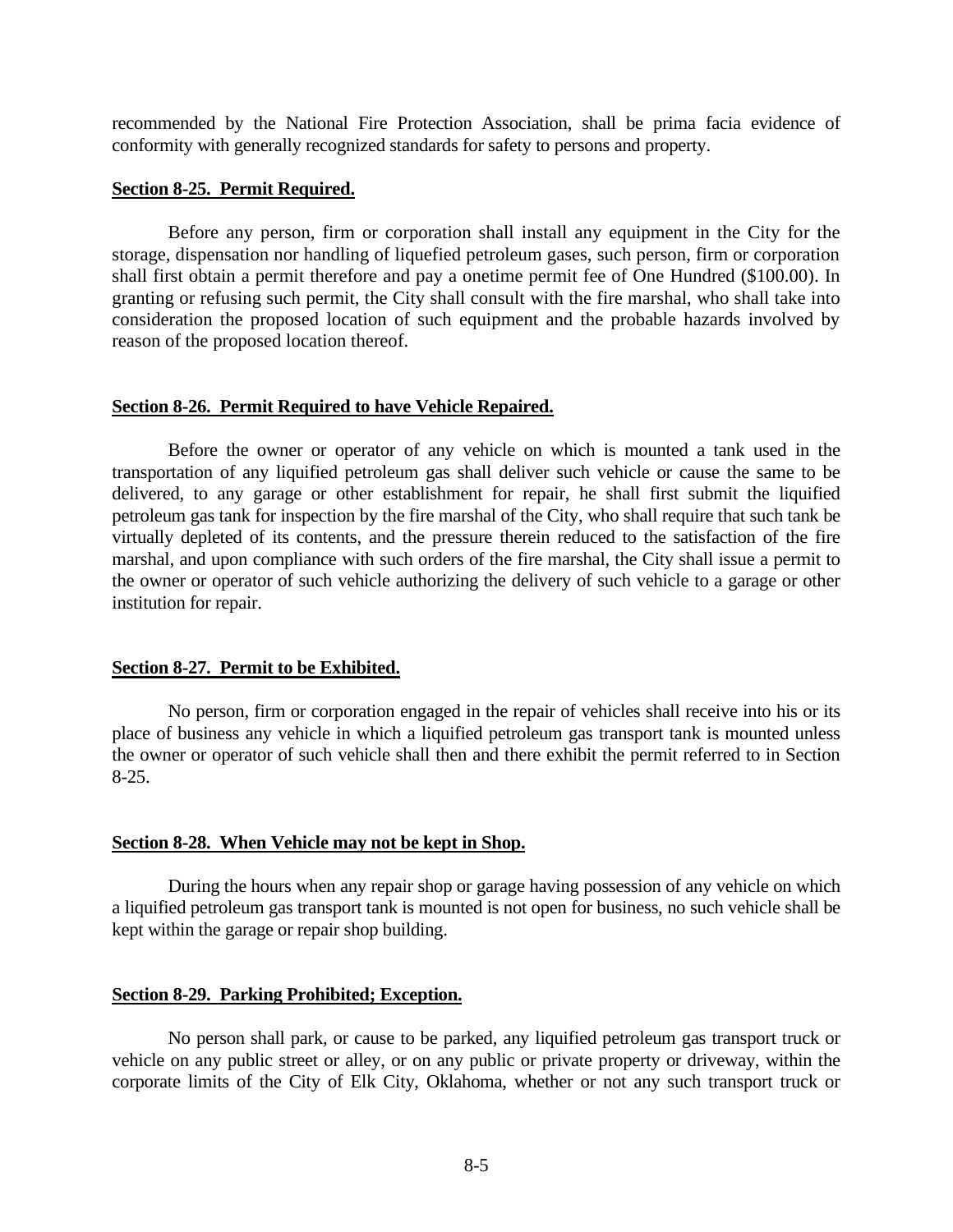vehicle is carrying liquified petroleum gas on board, except when any such transport truck or vehicle is actually engaged in dispensing liquified petroleum products into any tank or tanks then being serviced and under conditions meeting the minimum safety standards provided for by ordinance of the City and by the laws of the State of Oklahoma.

# **Section 8-30. Requirements for the Storage of Flammable and Combustible Liquids.**

1. Storage of flammable and combustible liquid is prohibited in all residential zoning districts.

2. Below ground fuel tanks within the limits of the City of Elk City, for the storage of flammable and combustible liquids class one, two, and three, and with a capacity of 110 gallons or more shall be regulated by the Oklahoma Corporation Commission.

3. Above ground fuel tanks, with a capacity of 2100 gallons or more, within the limits of the City of Elk City, for the storage of flammable and combustible liquids class one, two, and three shall be regulated by the Oklahoma Corporation Commission.

4. Above ground fuel tanks, with a capacity of less than 2100 gallons, within the limits of the City of Elk City, for the storage of flammable and combustible liquids class one, two, and three shall be regulated by the City of Elk City and shall meet regulations set forth in NFPA 30, Flammable and Combustible Liquids Code current edition, Chapter 22.

a. There shall be a onetime permit fee of Two Hundred (\$200.00) and application that will apply to any newly installed, or existing un-permitted above ground fuel tanks with a capacity of less than 2100 gallons. The permit application and fee shall be submitted to the City of Elk City and must be approved for each installation of any such above ground fuel tanks."

# **Section 8-31 through 8-39. (Reserved for future use.)**

# **Article 4. Miscellaneous Provisions**

# **Section 8-40. Sale or Possession of Fireworks Prohibited.**

It shall be unlawful and an offense for any person, firm or corporation to sell or to discharge, ignite or in any manner aid, assist or abet in the discharging or igniting of any firecrackers of any size, type or description, skyrockets, pistols, torpedoes, roman candles, flash salutes, flash crackers, balloons or other fireworks or substances designed and intended for pyrotechnic display, or small display ground pieces, canes, cannons or